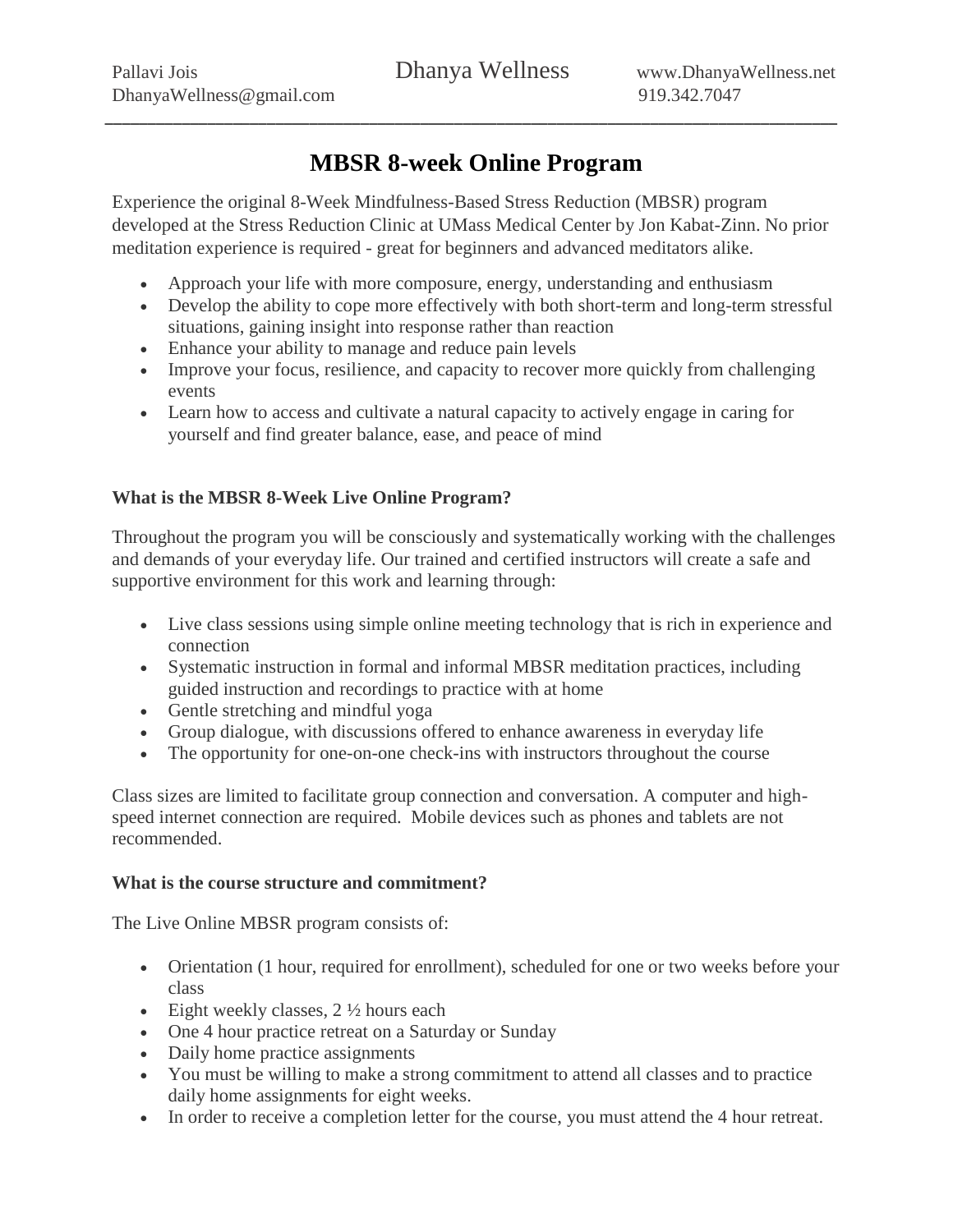\_\_\_\_\_\_\_\_\_\_\_\_\_\_\_\_\_\_\_\_\_\_\_\_\_\_\_\_\_\_\_\_\_\_\_\_\_\_\_\_\_\_\_\_\_\_\_\_\_\_\_\_\_\_\_\_\_\_\_\_\_\_\_\_\_\_\_\_\_\_\_\_\_\_\_\_\_\_\_\_\_\_\_\_\_\_

## **To get started:**

- Review the Technology Requirements to make sure you have (or can access) the required equipment for video conferencing on your computer, including webcam, microphone, and speakers
- Complete the [Application](https://forms.gle/Nko4JadGYnmyuBRV7) Form

# **Technology Requirements**

To ensure the best possible experience for all participants, the program relies on online video conferencing, which has minimum requirements to work properly. You will need a desktop or laptop computer with speakers, microphone, and webcam, and a high-speed internet connection. Laptops work best because they come with all the necessary equipment and can easily be moved from room to room in your home or office to find a quiet place.

## **Course Outline**

**Orientation** 

- Intro & Program Overview
- Meet Instructor & Participants
- $-$  Q&A

#### WEEKS 1 & 2

You will learn the theory and evidence of mind-body medicine and how to apply it in your life. You'll be experientially introduced to mindful eating, mindful breathing, and the body-scan method, with a special emphasis on what it means to be fully engaged in the present moment.

Perception is key in mindfulness—how you see things (or don't see them) will determine in a large part how you respond. This week's session and practices will ask you to examine your perceptions, assumptions, and the way you view the world.

- Mindful Movement
- Mindful Eating
- Body Scan Meditation
- Perception Didactic
- Awareness of Breathing
- Pleasant Events Calendar

#### WEEKS 3 & 4

You will discover that there is both pleasure and power in being present—you'll directly attend to and investigate how your experiences create such reactions as pleasure or discomfort in the mind and body.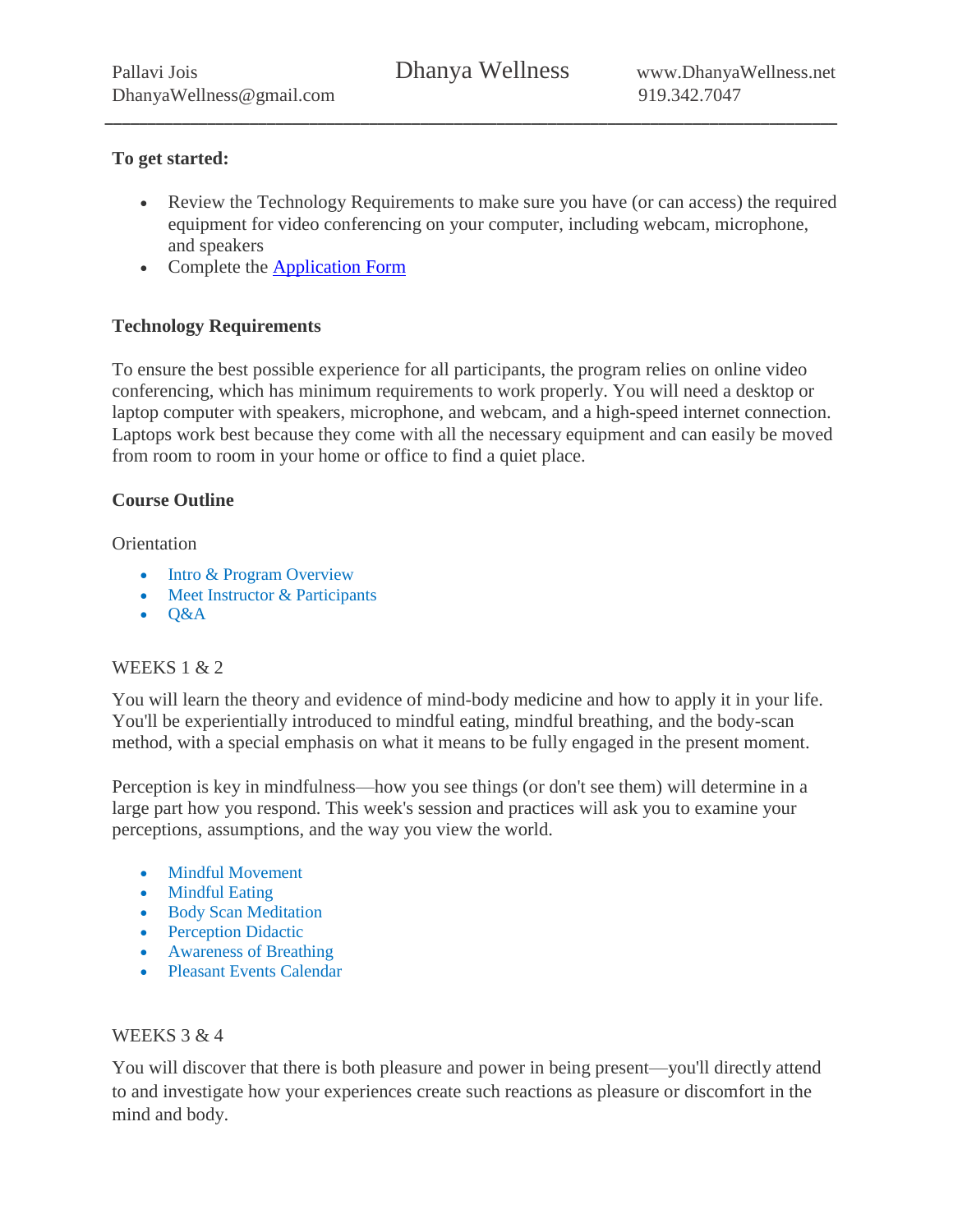\_\_\_\_\_\_\_\_\_\_\_\_\_\_\_\_\_\_\_\_\_\_\_\_\_\_\_\_\_\_\_\_\_\_\_\_\_\_\_\_\_\_\_\_\_\_\_\_\_\_\_\_\_\_\_\_\_\_\_\_\_\_\_\_\_\_\_\_\_\_\_\_\_\_\_\_\_\_\_\_\_\_\_\_\_\_

In week 4, your practice will focus on the development of your ability to concentrate and systematically expand your field of awareness. You'll learn about the physiological and psychological bases of stress reactivity, and experience mindful strategies for responding in positive, proactive ways to stressful situations.

- Walking Meditation
- Lying Down Mindful Movement
- Unpleasant Events Calendar
- The Stress Response
- Standing Mindful Movement
- Group Exploration of Stress

## WEEKS 5 & 6

This week you will begin to pay attention to the places where you might be stuck in repeating, unhealthy patterns that you can disarm through mindful awareness. You will also learn how to apply mindfulness at the critical moment when you experience a physical sensation, intense emotion, or condition, with special attention to exploring the effect of reactivity in health and illness.

You will focus on transformational coping strategies to broaden your inner resources and enhance your resilience through mindfulness practice. You'll also learn the fundamentals of interpersonal mindfulness—applying awareness and presence at times when communication becomes difficult or fraught with strong emotions.

- Sitting and Standing Meditations
- Working with Difficulties
- Responding Instead of Reacting
- Choiceless Awareness Meditation
- Mindful Communications Discussion of All Day

# **4-HOUR RETREAT**

This guided retreat will take place between weeks six and seven. The intensive nature of this session is intended to assist you in firmly and effectively establishing the use of MBSR skills across multiple situations in your life, while simultaneously preparing you to utilize these methods far beyond the conclusion of the program.

#### WEEKS 7 & 8

You will learn to bring a broader sense of awareness and presence to every moment in your life, and to use non-judgmental mindfulness in your self-reflection and decision-making processes by bringing kindness and compassion.

In the final week of the program, you will build on compassion practices, review everything you've learned over the course. You'll learn about resources available to you to pursue mindfulness in new directions as your life and practice evolve, as well as the support systems